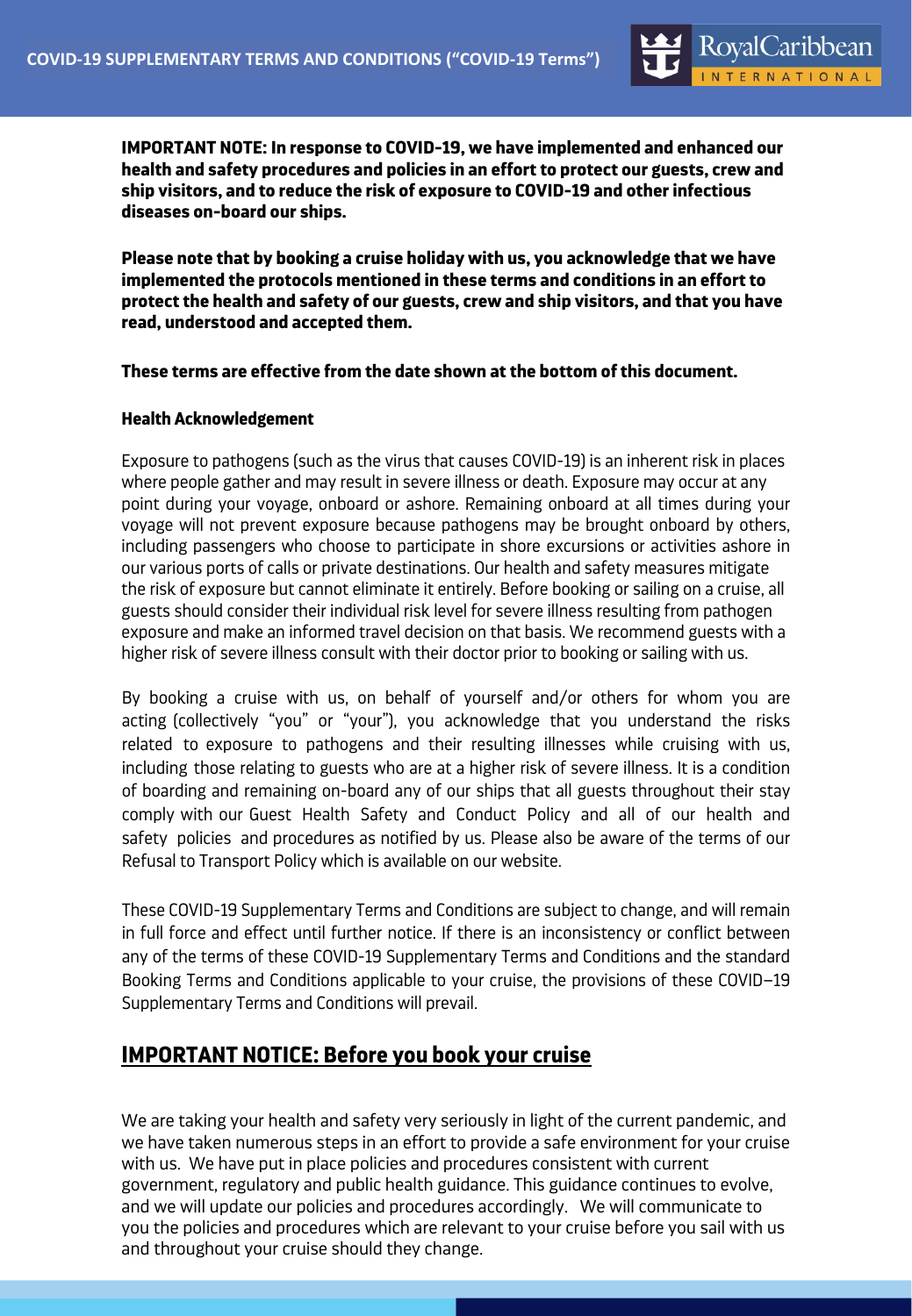In addition to these COVID-19 Supplementary Terms and Conditions, we will provide information regarding port procedures; embarkation and disembarkation, social distancing and personal protection measures; use of on-board facilities; shore excursions (if any); and containment and mitigation processes in the event of identification of suspected or confirmed cases of COVID-19, including contact tracing processes and post-cruise procedures.

Please note the additional procedures and protocols which might apply to your cruise based on national requirements which are set out at the end of these Supplementary Terms and Conditions.

Guests who are eligible for vaccination will need to present proof of full vaccination at the terminal in order to sail. Full vaccination requires that guests have all doses of their COVID-19 vaccine completed no less than 14 days prior to sailing. Some destinations we visit require additional testing and may have restrictions for guests who are not up to date with their vaccines. As a result, we strongly recommend getting your booster before your cruise, if eligible.

Breach of these COVID-19 Supplementary Terms and Conditions and any of the notified policies and procedures which we implement will be considered a breach of our Guest Health Safety and Conduct Policy, a breach of your contract with us and may result in you being denied boarding and/or required to debark from the ship without any compensation.

#### Government Advice

We recommend that prior to travelling you check the Singapore Ministry of Health at https://www.moh.gov.sg/ as well as the national health authorities of any countries you will visit, for the latest advice and information about travel, your health and safety, and more.

Singapore Government restrictions may occasionally apply to international travel (including quarantine orders), and such restrictions may have an impact on your cruise. Please be sure to look into any requirements Singapore Government and your own home country may have for exiting or re-entering their borders by checking the relevant government or health authority website.

#### Fitness to travel

Symptoms of COVID-19 include, but are not limited to, high temperature or fever, a new continuous cough, shortness of breath or difficulty breathing, a loss or change to your sense of taste or smell, muscle aches, headaches and fatigue. COVID-19 can have severe health consequences or be fatal in some cases, it is particularly dangerous for those who have certain underlying and/or pre-existing health conditions.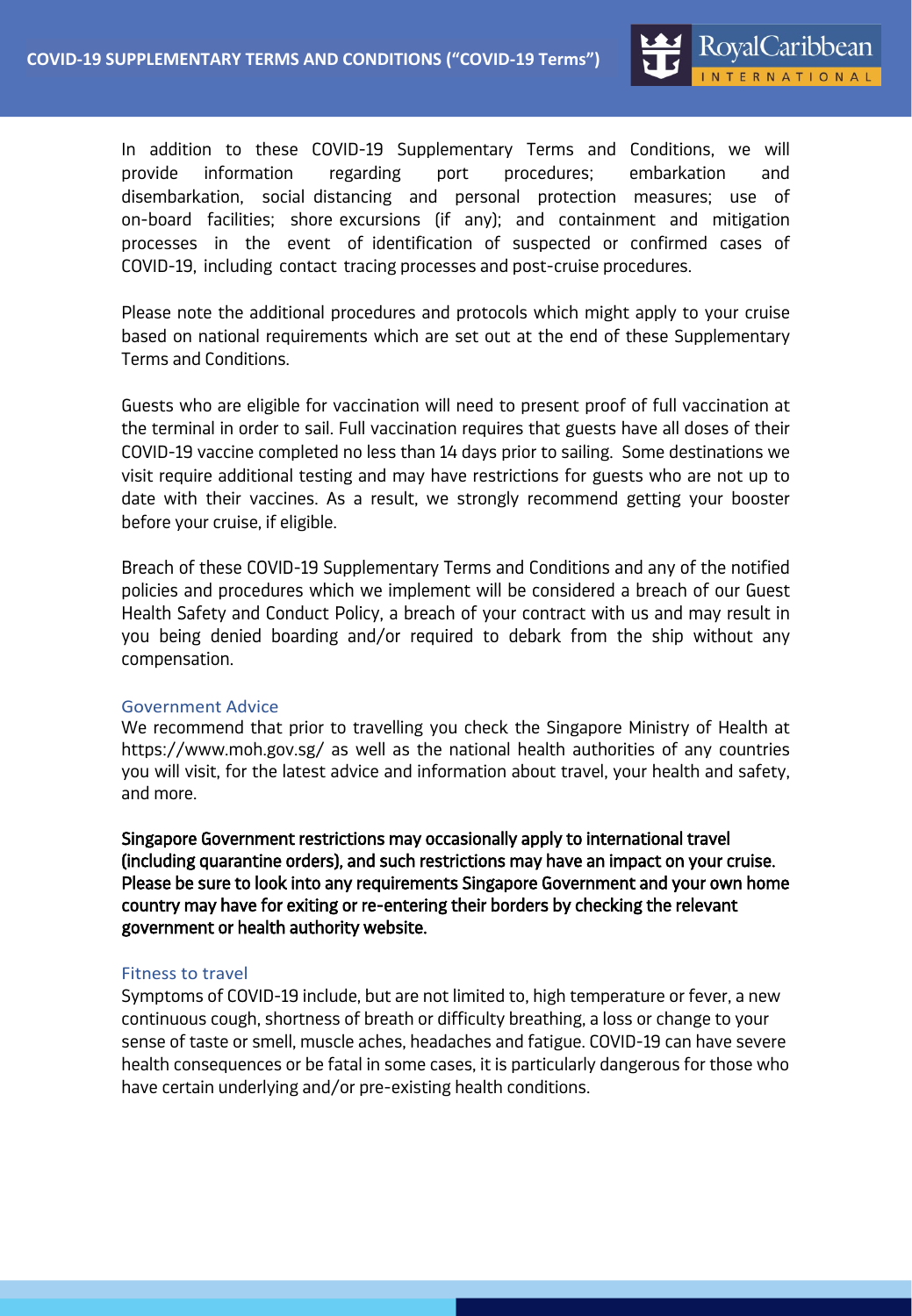Before you book a cruise with us, you must ensure that you are fit to travel and that you will not endanger yourself or others during your cruise. This means you must disclose to us any pre-existing medical condition (whether or not diagnosed by a doctor) of which you are aware, including whether you have contracted or suffered symptoms of any infectious disease (including norovirus, salmonella or COVID-19) prior to travelling with us.

We reserve the right to request additional information relating to you and your travelling party's medical history, and/or evidence that you and your travelling party are fit to travel before or after we accept your booking. Failure to provide information we reasonably request may result in you being denied boarding on the ship, and in these circumstances your booking will be treated as cancelled by you.

If we consider that, because of your health circumstances your booked cruise presents a health risk to you or others, we will contact you to explain our reasons and discuss any available options.

Please note that we may share with or receive from third party medical service providers any health information and/or samples you provide to us for the purpose of assessing your fitness for sailing at any stage in the booking process, prior to attending the port, at the port, and during your cruise.

#### Denial of Boarding

Please note that you will be denied boarding (and your travelling party may be denied boarding) including re-boarding if:

- You test positive for COVID-19 prior to boarding including at home, at a test centre or at the port;
- You display any symptoms of COVID-19 on arrival at the port terminal, including a temperature over 37.5C, newly developed cough, loss or change to your sense of taste or smell, shortness of breath, or other symptoms of an infectious disease, at our medical staff's sole discretion;
- You live in an area that is put into lockdown (including regional lockdown) or is in continued lockdown on the day of your cruise; or
- You live with or have been in close contact with someone who has tested positive for COVID-19 or is displaying (any) symptoms of COVID-19 in the last five days prior to your cruise.

If you are denied boarding for any of the reasons above, you will be entitled to either a refund or a Future Cruise Certificate for the cruise fare you paid to us and a full refund of any additional purchases from us.

Sickness Onboard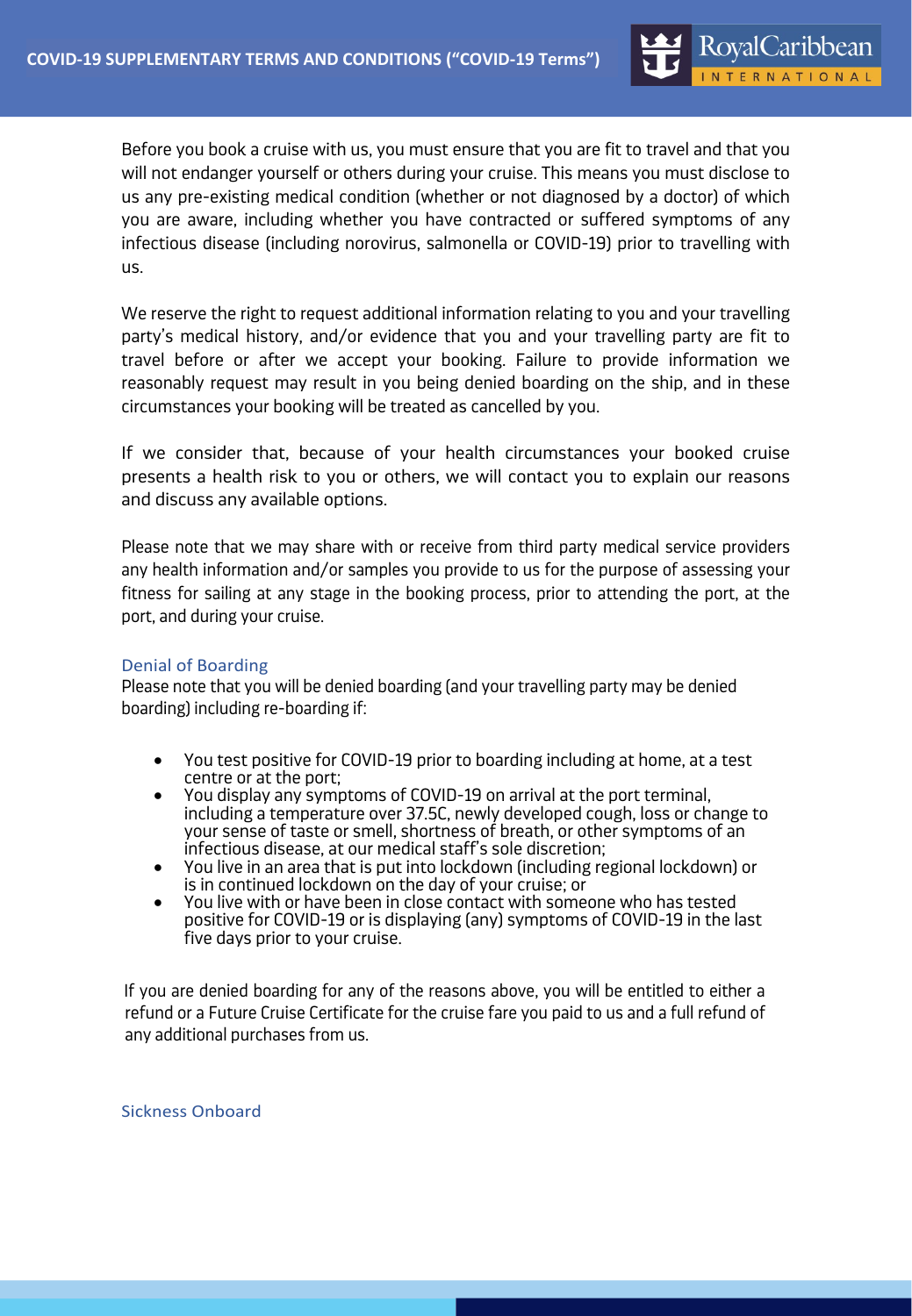If you test positive for COVID-19 when you are onboard, we will provide your medical treatment onboard and we will arrange safe quarantine for you and your travelling party as required. We will provide you with a refund or a Future Cruise Certificate for the days you were quarantined, the value of which will be calculated on a prorated basis, based on the cruise fare you paid to us for this sailing and the number of days you spent in isolation. We will also make arrangements for your return home and for the return home of your travelling party. We will bear the reasonable costs of these arrangements. We strongly encourage you to take out fully comprehensive travel insurance for any supplementary costs, in accordance with our standard booking conditions.

# **Before you arrive at the Port**

Online check-in will open well in advance of your cruise. We will let you know when online check-in will open and will close for your sailing. Completing the online check-in process for all the guests in your reservation will save you from needing to fill out forms at the pier and ensure you have enough time to complete the pre-boarding health screening process.

You will be required to complete a health declaration questionnaire and indicate your acceptance of our Health Acknowledgment, which is above, before arriving at the port on the day of departure or shortly before. We will also require that you undergo testing for COVID-19 before your cruise. These tests could be arranged by you at the testing centre of a testing service provider which we have approved. These tests may include swabs of the nose and throat. If you are tested at a test centre and we identify that you may have been exposed to, or are likely to have been infected by COVID-19, we may require that you and your travelling party do not travel to the port. This is in order to prevent the transmission of COVID-19. In these circumstances, you will be effectively denied boarding and your travelling party may be denied boarding. Anyone denied boarding in these circumstances will be entitled to either a refund or a Future Cruise Certificate for the cruise fare you paid to us and a full refund of any additional purchases from us. Please note that guests of all ages much undergo these tests.

We recognise that some guests may not be able to undergo some of the tests we may require, such as guests who have had an active nosebleed in the past 24 hours before their test, or guests who have had nasal surgery in the past two weeks, or guests who have a low platelet count. There may be other medical conditions or indicators that mean that a passenger cannot undergo the tests we require. To the extent that guests cannot undertake the tests which we require, they will not be permitted to sail with us and in this event they will be entitled to either a refund or a Future Cruise Certificate for the cruise fare you paid to us and a full refund of any additional purchases from us.

If we require that you take a test for COVID-19, you must ensure that you continue to take reasonable precautions to protect your health between the time of the test and the departure of your cruise. If you feel unwell before your cruise, we ask you not to come to the port for your cruise.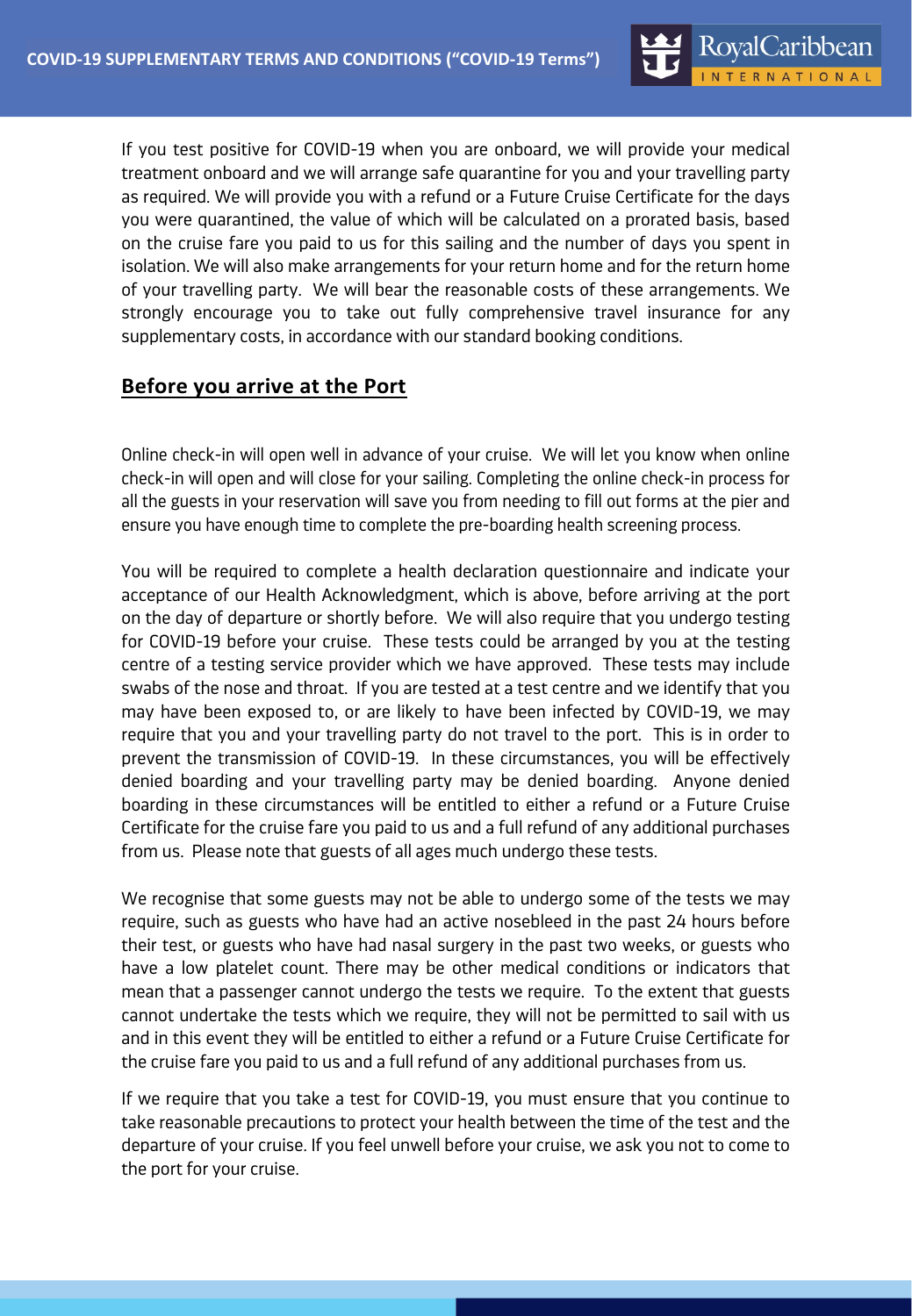# **Arrival at the Departure Port**

Mandatory pre-boarding health screenings will be conducted at the port and special health and safety procedures will be in place during boarding. These procedures are important and you must comply with all signs and instructions given to you in the port. Failure to do so will be a breach of your contract with us and may result in denial of boarding with no compensation of any kind payable.

The pre-boarding health screening will include as a minimum, verification of details provided in your health declaration questionnaire. You may also be asked to take an anti-gen test. If any of the information you have provided to us indicates that you may be at heightened risk of having been exposed to COVID-19 or of having contracted COVID-19, you will go through a secondary health screening process at the port. This will be conducted by a medical professional and may include, but will not be limited to, temperature screening, swabs taken from the nose and/or throat, and verification of any fit to travel requirements for those who are High Risk Guests.

You must provide clear and accurate information at all times during your interactions with us and those service providers who support the provision of the services necessary to deliver your cruise, and you must cooperate with our staff and those service providers throughout the health screening and boarding process. Failure to do so will be considered a breach of our Guest Health Safety and Conduct Policy and may result in you being denied boarding with no compensation of any kind payable. Further details about the screening and testing process will be provided to you in good time ahead of your cruise.

We reserve the right to deny boarding to any guest exhibiting symptoms of contagious diseases, including COVID-19, or whose health screening results show they may have contracted such diseases. Guests who show or experience symptoms of a viral (including but not limited to respiratory or gastrointestinal illness) or infectious illness may be denied boarding following consultation with our medical staff.

The same right to refuse to allow you to travel with us or to use any of our services applies during your cruise where you are or appear to be unfit to travel or otherwise display symptoms of a viral or infectious illness (including as a result of diagnostic or monitoring data).

## **During your cruise**

Steps to help protect yourself and other guests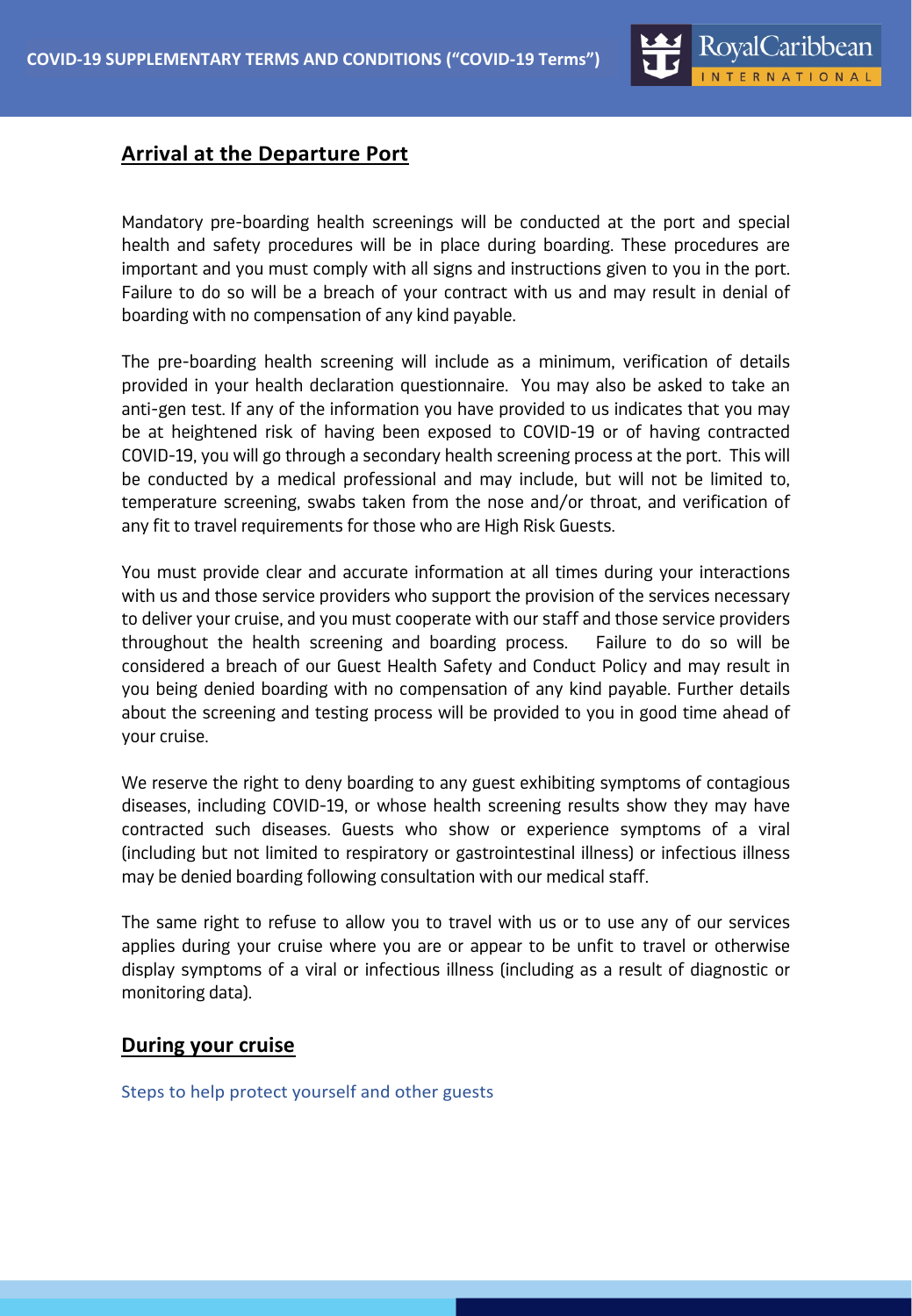

Throughout the duration of your cruise, you should follow these simple rules to ensure you do your part to protect yourself and other guests:

- 1. Wash your hands regularly;
- 2. Avoid touching your face with your hands;
- 3. Catch coughs and sneezes in a tissue and dispose of the tissue immediately;
- 4. Wear an approved form of mask in accordance with instructions and signage;
- 5. Observe physical distancing rules; and
- 6. Participate in our contact tracing processes.

We recommend that you bring with you enough face masks and, if necessary, eye protection for your cruise and for the journey from home to the ship. There will be plenty of hand sanitiser available on-board but you may wish to bring your own small portable supply particularly for the journey from home to the ship. All areas on-board the ship will be kept as clean as possible and all surfaces will be disinfected regularly in accordance with our new sanitation protocols. You may wish to bring disinfectant wipes for your personal use, particularly during your journey from home to the ship.

## Health Monitoring on-board

We are rolling out a detailed disease prevention program which may include regular temperature screening, and/or testing for COVID-19 either by blood sample and/or a swab of the nose and/or throat. We will also require you to participate in contact tracing processes to help control the spread of COVID-19. We will use our CCTV footage to help us to understand where you have been onboard and with whom you have been in contact. More information can be found in our privacy policies. Participation in these health monitoring and contact tracing processes will be mandatory. Refusal to participate will be considered a breach of the Guest Health Safety and Conduct Policy, a breach of your contract with us and could lead to you being disembarked from the ship.

## Reporting obligation

The symptoms of COVID-19 include but are not limited to, high temperature or fever, a new continuous cough, shortness of breath or difficulty breathing, and a loss or change to your sense of taste or smell, muscle aches, headaches and fatigue. If you experience any of these symptoms, however mild, you must go to your stateroom immediately and let us know by reporting your symptoms through our mobile phone app (which you can download before sailing and use on-board) or by calling the medical facility on-board. Where necessary, if your condition is deemed contagious, you may be confined to your stateroom or placed in quarantine to avoid your condition spreading to other persons on-board or beyond.

If you do not have symptoms but a member of your travelling party has experienced symptoms, you must ensure that they have notified us of their symptoms and you must self-isolate in your stateroom in accordance with guidance from the medical facility onboard.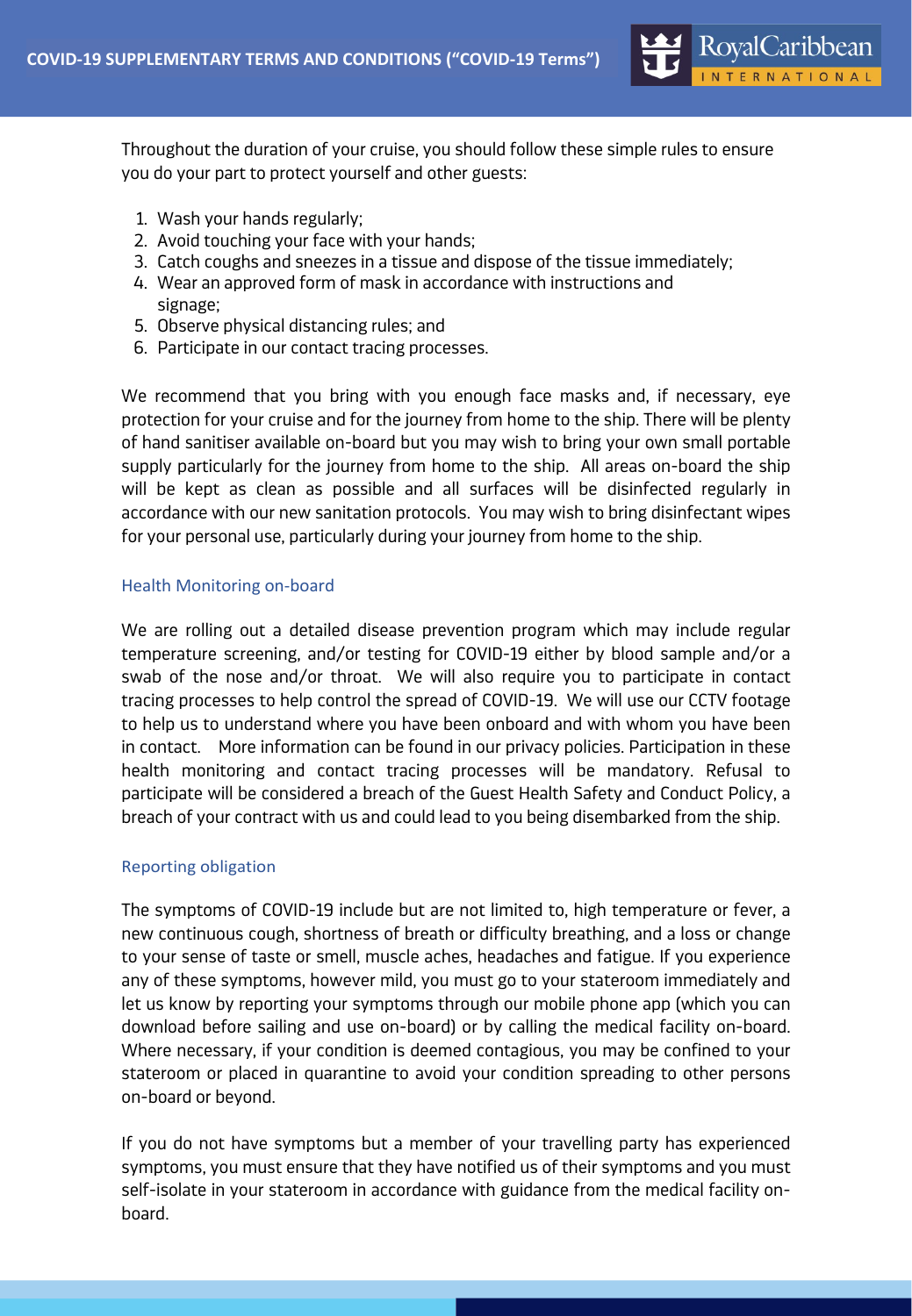You may be required to move to a new stateroom which has been set up and allocated for isolation/quarantine. You must comply with all instructions given to you during your period of isolation/quarantine and cooperate fully with crew throughout the disembarkation procedure at the end of the cruise. Failure to report any of these symptoms or non-compliance with the instructions of the ship's crew and/or medical personnel is contrary to our Guest Health Safety and Conduct Policy and your contract with us and could lead to you being disembarked from the ship.

## Change in itinerary

We anticipate that a number of our cruises may have no ports of call in the itinerary and this will be made clear at the time of booking. To the extent that your cruise has any scheduled ports of call, please note that because of the unpredictability of the worldwide pandemic, changes in rules and regulations implemented by countries may affect your ability to disembark at a port of call or your ability to visit certain areas of a country. We must comply with local port regulations and procedures which may come into force from time to time and at short notice. This may result in some or even all advertised ports of call being cancelled due to restrictions placed by local government or port authorities. It may also result in changes to the duration of your cruise. We will of course do our best to avoid any changes that will have a significant detrimental effect on your last confirmed itinerary. However, we cannot accept any liability with respect to any changes outside our control and although we will refund the cost of any excursions organised by and booked through us and any service providers, we will not pay any compensation beyond our legal obligation in such circumstances and as detailed in our standard booking conditions. Please carefully review the terms of your travel insurance to ensure that it covers to your satisfaction all of those costs and liabilities which you might incur as a result of a change to or the cancellation of your cruise.

#### Visiting ports and shore excursions

We anticipate that a number of our cruises will have no ports of call in the itinerary and this will be made clear at the time of booking. For cruises which do included scheduled ports of call, we will do our best to ensure that, where guests are able to disembark the ship, they are able to do so individually, although we may need to restrict disembarkation to guests who participate in shore excursions which are provided by us. Our ability to provide shore excursions is heavily dependent on local laws and regulations therefore some amenities in various destinations may be restricted or closed, and movement may be restricted due to physical distancing requirements. When you are either disembarking or embarking the ship at a port of call, you may be subject to additional mandatory health screening and checks. We will provide you with details of any additional health screening and checks prior to disembarkation at a port of call. Please note that the local authorities in the port of call may also require additional screening and testing of guests at the point of disembarkation and/or embarkation and you must comply with these requirements. Failure to comply with any of these health screening and checks or testing requirements will be considered a breach of the Guest Health Safety and Conduct Policy and your contract with us which may result in denial of boarding or disembarkation from the ship.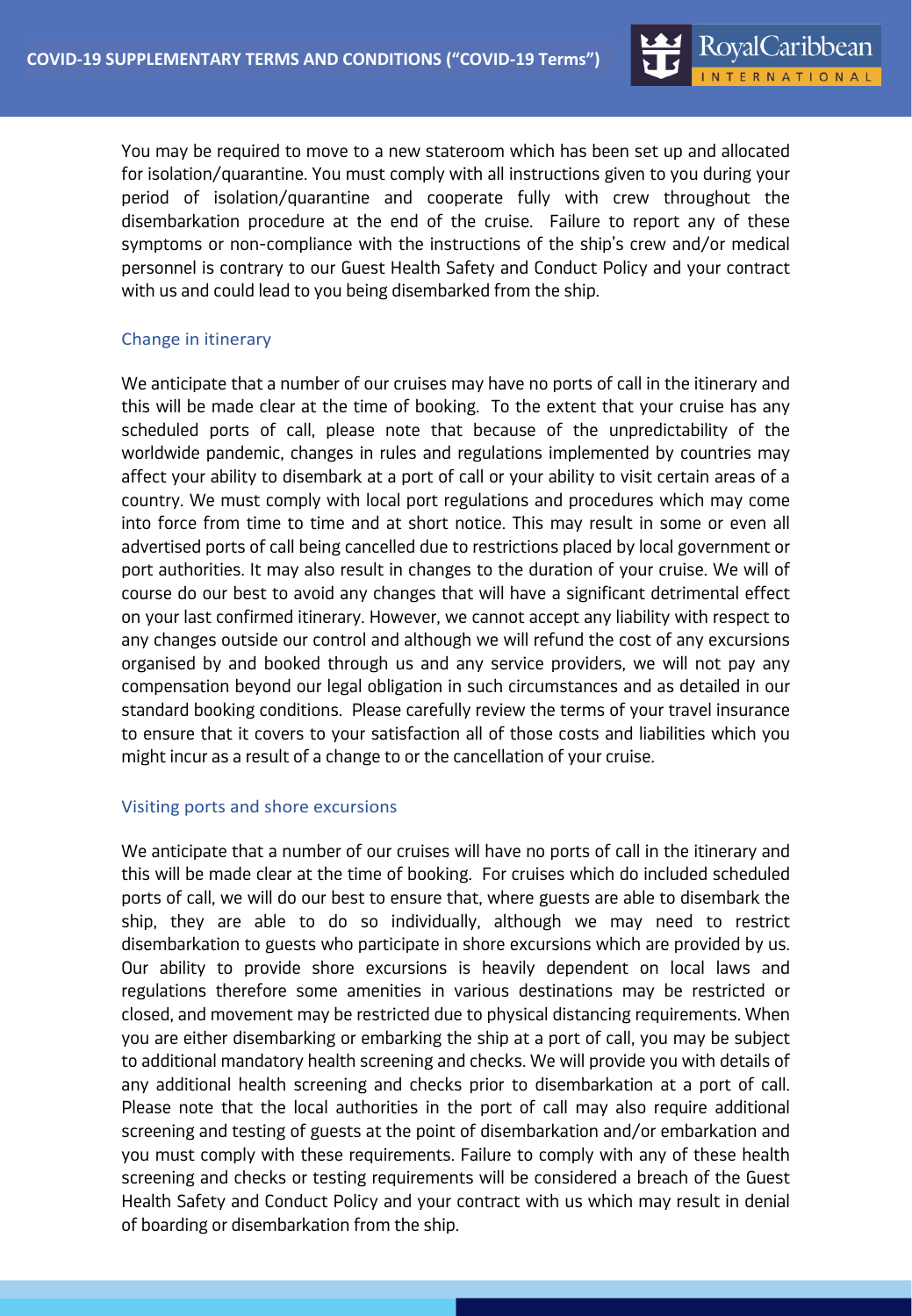## On-board facilities

Please be aware that some or all of our on-board facilities and/or venues may be closed or restricted or subject to additional procedural requirements due to health and safety considerations, local laws or operational reasons.

We will be implementing strict hygiene control processes whilst you are on-board our ships. These will include, but are not limited to, the following:

- On-board shopping or retail facilities these may be restricted or suspended at our sole discretion. We strongly advise you telephone in advance to check any special procedures before making your visit. In addition, we may impose rules regarding the handling, delivery or return of purchased items (including on-board services) from time-to-time to seek to ensure a safe on-board environment for all guests.
- Dining venues all guest dining procedures and facilities are subject to our health and safety protocols in order to prevent the spread of infection. Dining facilities have been configured for your safety, and may require adjustment from time-to-time, meaning that your preferred option may not be available. Extra hygiene and sanitation processes may be imposed as required in our dining facilities, and you must comply with any requirement as notified in order to use the facilities.
- Room Service will be subject to safe distancing rules, and if required our crew will be equipped with protective clothing. In certain cases your order may be left outside your stateroom, you will be required to bring it into your stateroom and to leave your tray outside your stateroom for collection. Tray or trolley collections may also be restricted to room cleaning times, according to the ship cleaning schedule which will be advised to you in advance.
- On-board bar and lounge facilities and the sale of alcohol on-board may be temporarily or permanently restricted or suspended due to health and safety requirements or operational issues, as determined in the sole discretion of the Captain and safety or medical crew.
- Private gatherings in staterooms you may be required to refrain from private social gatherings in staterooms.
- Designated smoking areas we have designated certain areas of the ship as smoking areas. These areas are subject to closure and physical distancing requirements.
- Casinos special processes may be introduced in our casinos for health and safety purposes. You must comply with any requirement as notified in order to use the casinos.

## Stateroom

Whilst we will make every effort to provide you with a stateroom appropriate to your needs, please be advised that due to health and safety requirements (including physical distancing requirements), we may not be able to provide you with your preferred stateroom specification. In addition, please note that social gatherings in staterooms may be restricted or prohibited during your cruise due to health and safety or operational reasons.